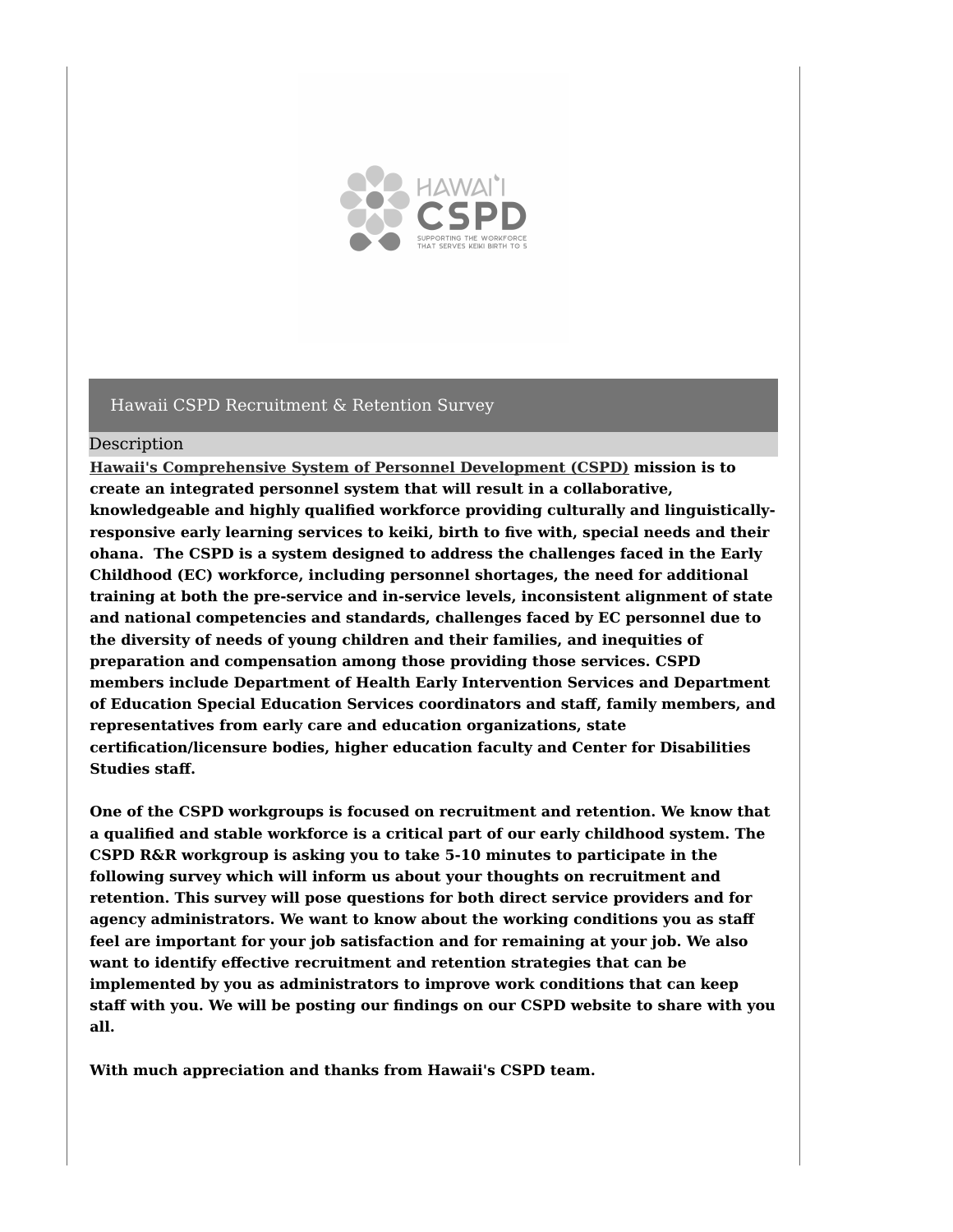1. What type of early childhood environment do you currently work in? (Select all that apply)

| Head Start/Early Head Start                                                 | Family-Child Interaction Learning (FCIL) |
|-----------------------------------------------------------------------------|------------------------------------------|
| Private preschool                                                           | Early intervention                       |
| Infant/toddler                                                              | Preschool Special Education              |
| Home visiting                                                               | <b>Inclusion Classroom</b>               |
| Family childcare (FCC)                                                      |                                          |
| Other (please specify)                                                      |                                          |
|                                                                             |                                          |
|                                                                             |                                          |
| 2. What area of the state do you currently work in? (Select all that apply) |                                          |
| Hawaii                                                                      | Molokai                                  |
| Maui                                                                        | Oahu                                     |
| Lanai                                                                       | Kauai                                    |
|                                                                             |                                          |
|                                                                             |                                          |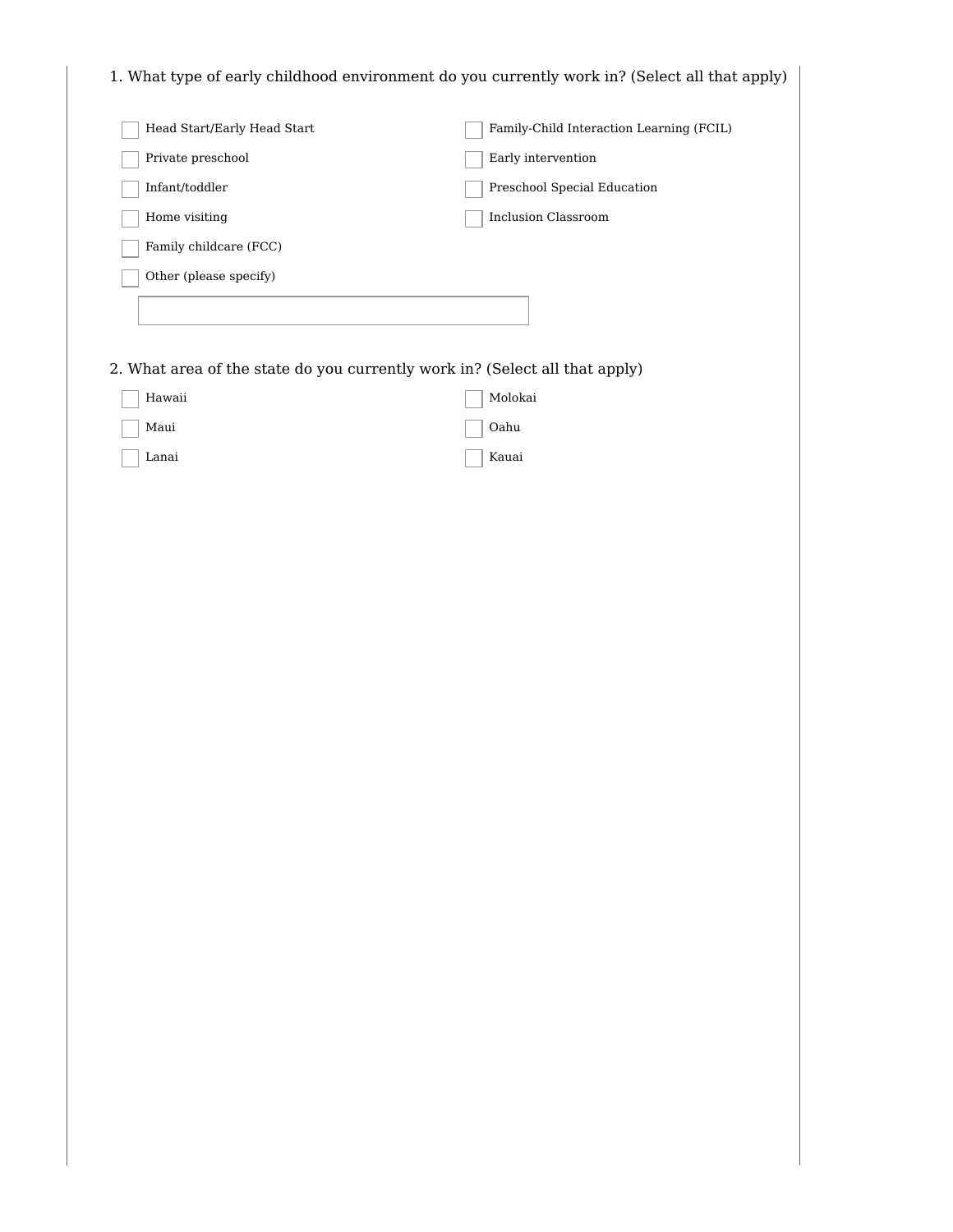

3. Under what kind of entity is your program housed?

State department

County department

Private non-profit

Other (please specify)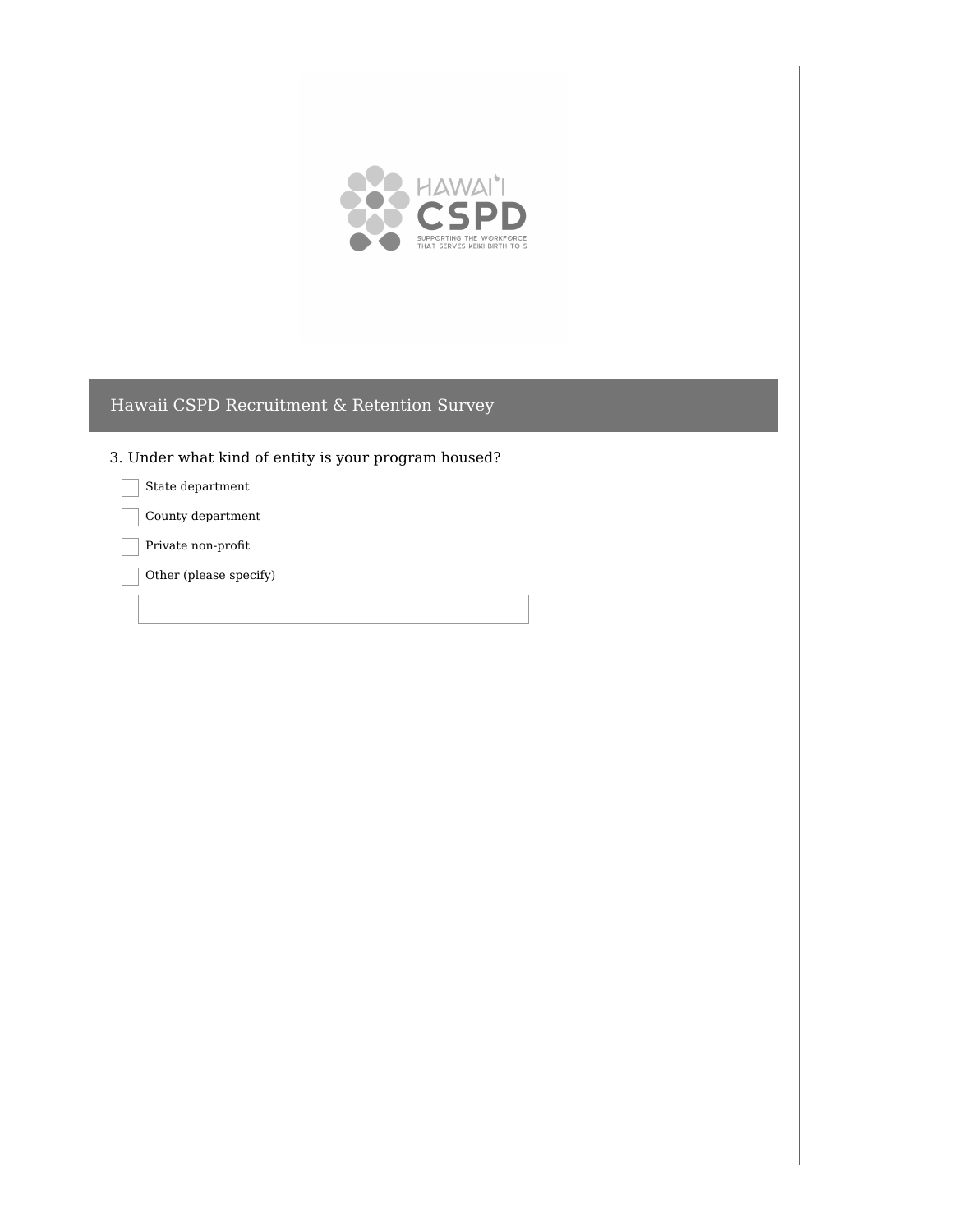

### 4. What is the highest level of education you have completed?

- Test of General Educational Development (GED)
- High School Diploma  $\left($
- Higher Education certificate of completion
- $\big)$  Associates degree C
- Bachelors degree
- Masters degree
- Doctoral degree
- None of the above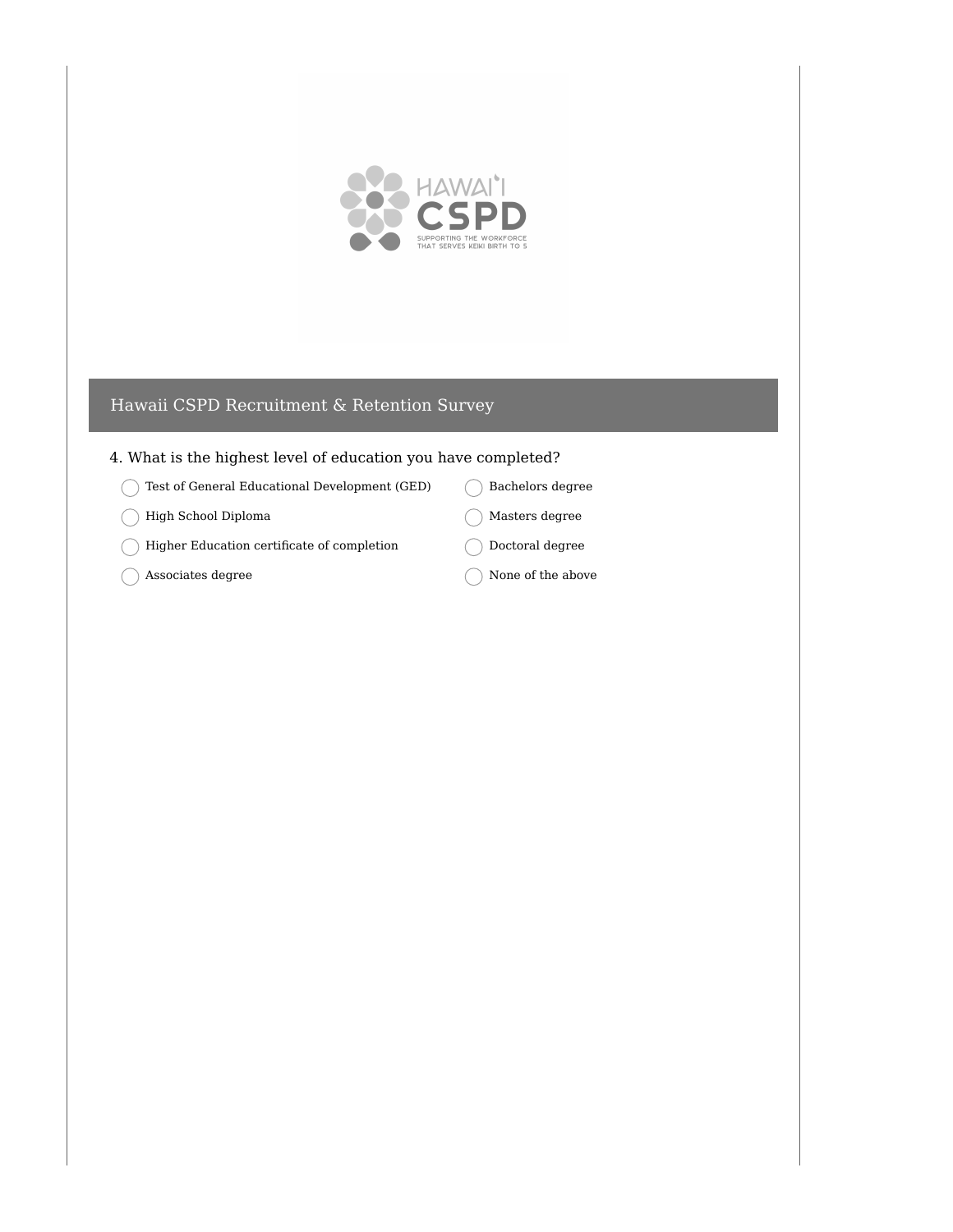

### 5. What current certifications, licenses or credentials do you have? (Select all that apply)

Early Childhood Special Education (ECSE) state certification

Early Childhood Education (ECE) state certification

Child Development Associate (CDA) credential

Related service provider licensure/certificate (e.g., OT, PT, SLP, LSW etc.)

None of the above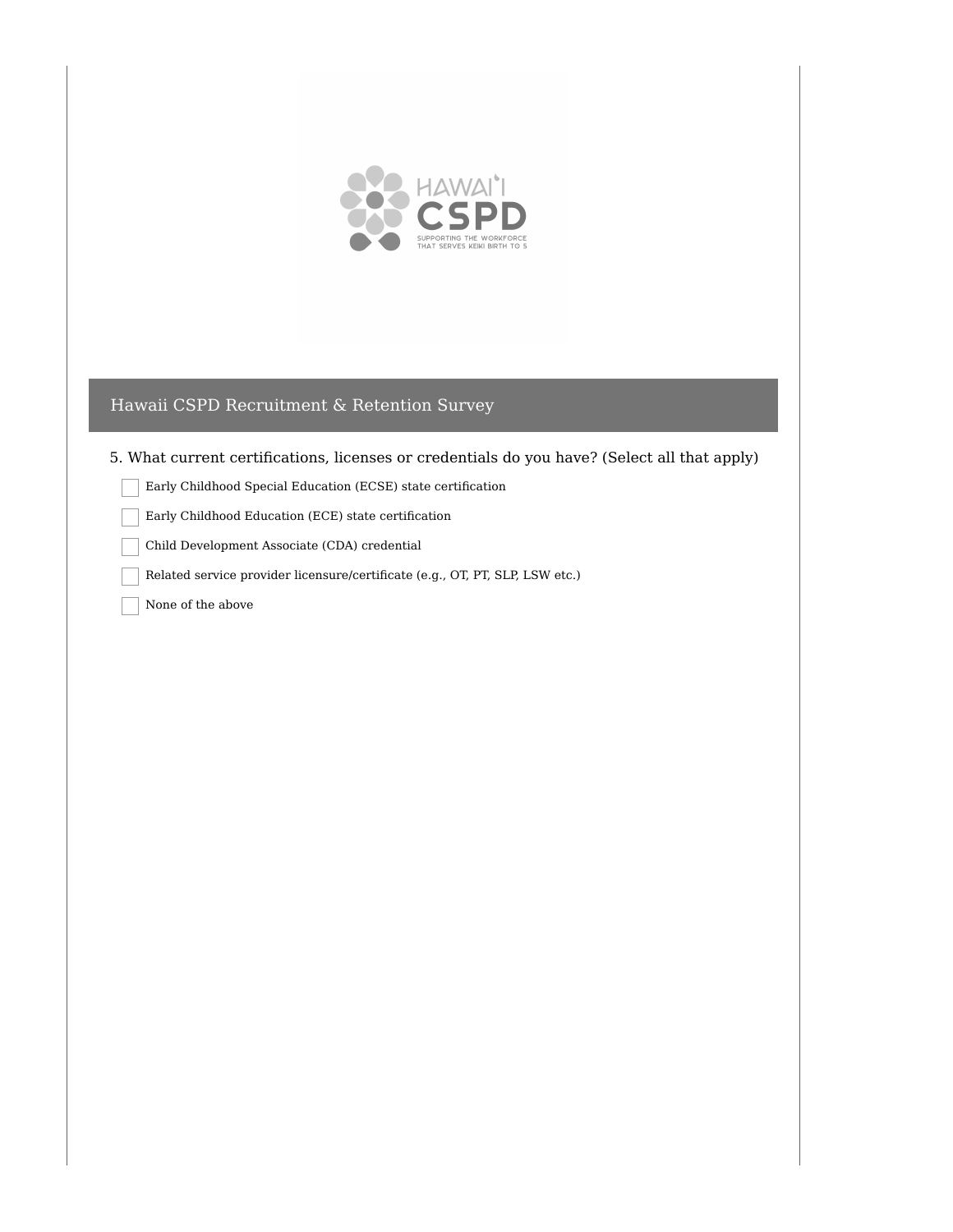

#### 6. What is your current role/position?

- Aide/paraprofessional
- $( )$  Assistant teacher or educational assistant
- Early childhood teacher
- Special education teacher  $\left($
- $\bigcirc$  Speech language pathologist
- $\bigcap$  Physical therapist
- Other (please specify)

 $\bigcirc$  Occupational therapist

Care coordinator

Family support staff/case manager

Home visitor

Family child care provider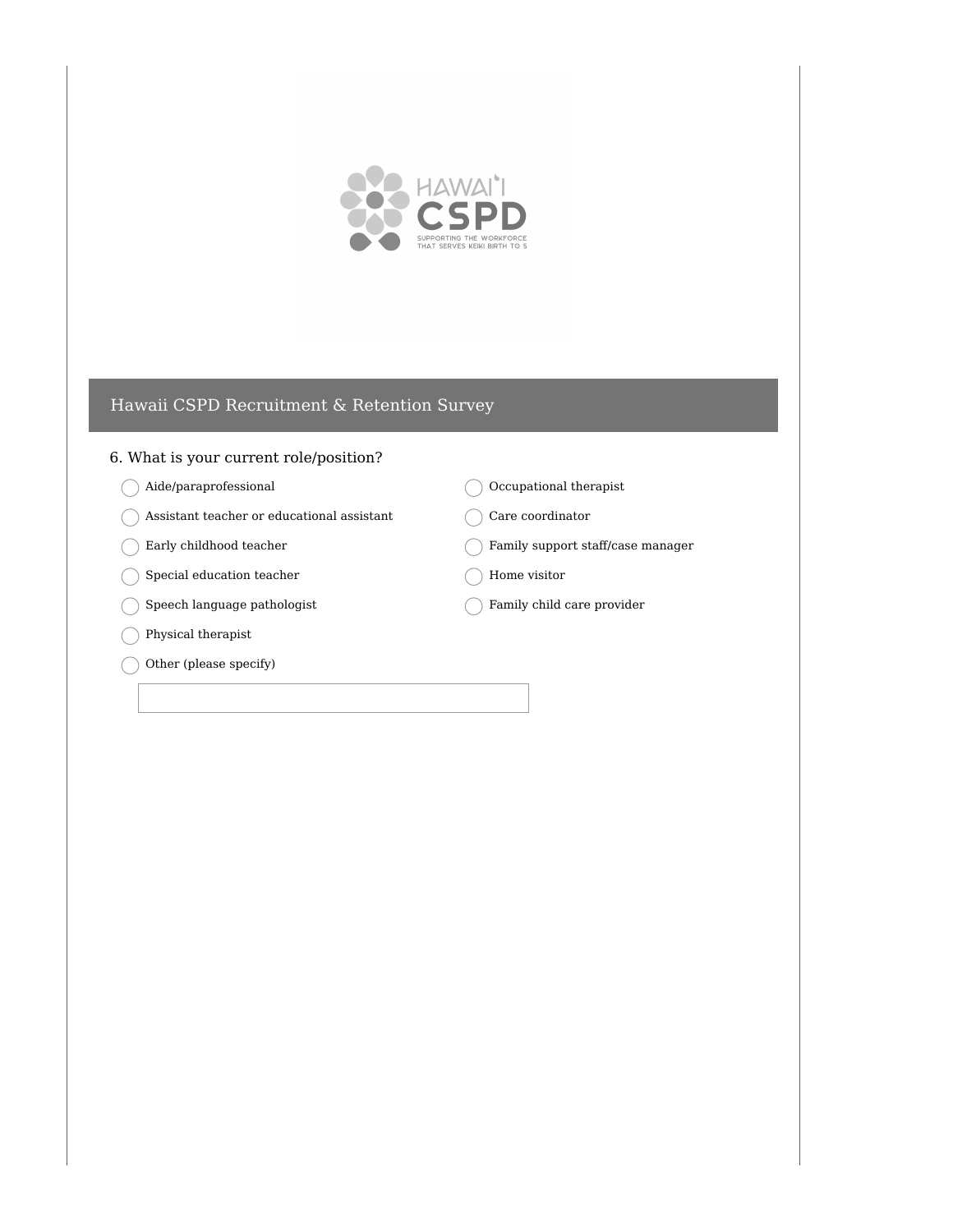

7. Do you currently work with, or have you ever worked with children with developmental delays or disabilities who have IFSPs or IEPs?

Yes

 $\bigcirc$  No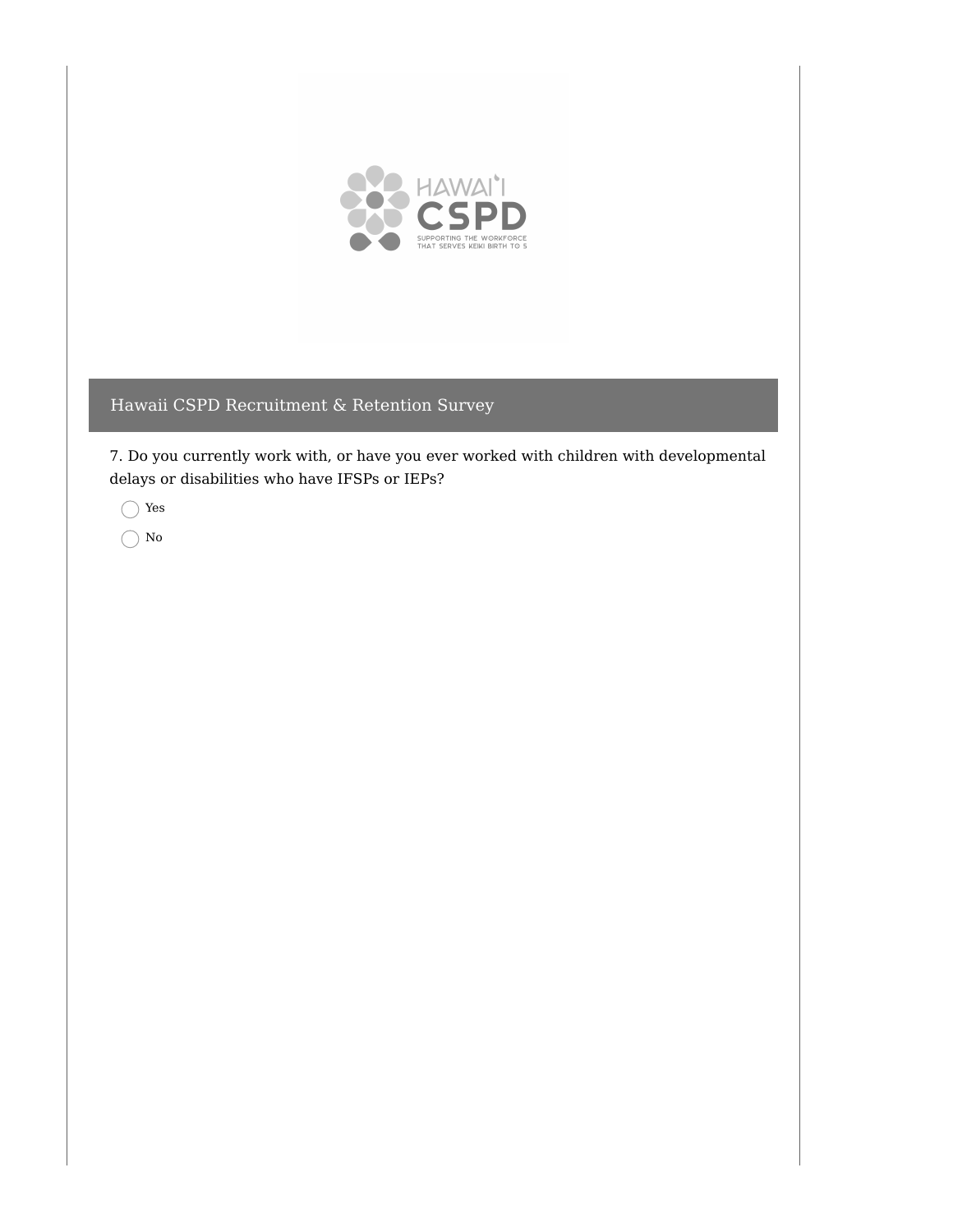

8. Did you receive specific training (classes/workshops) on working with children with developmental delays and disabilities to support your work?

Yes

 $\bigcirc$  No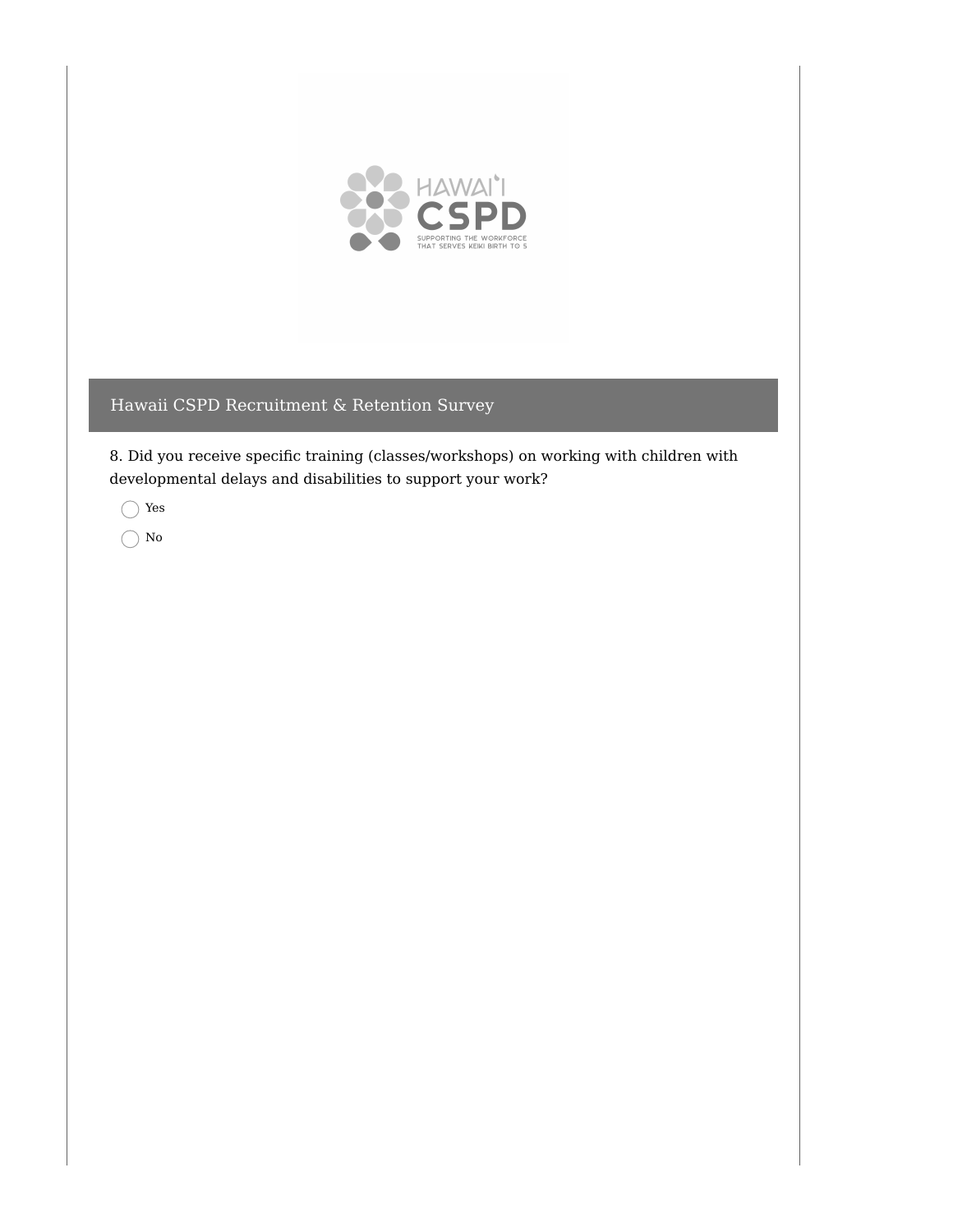

9. Was this training sufficient?

- Yes
- $\bigcap$  No

10. What additional support would you want or need to work with children with developmental delays and disabilities to support your work?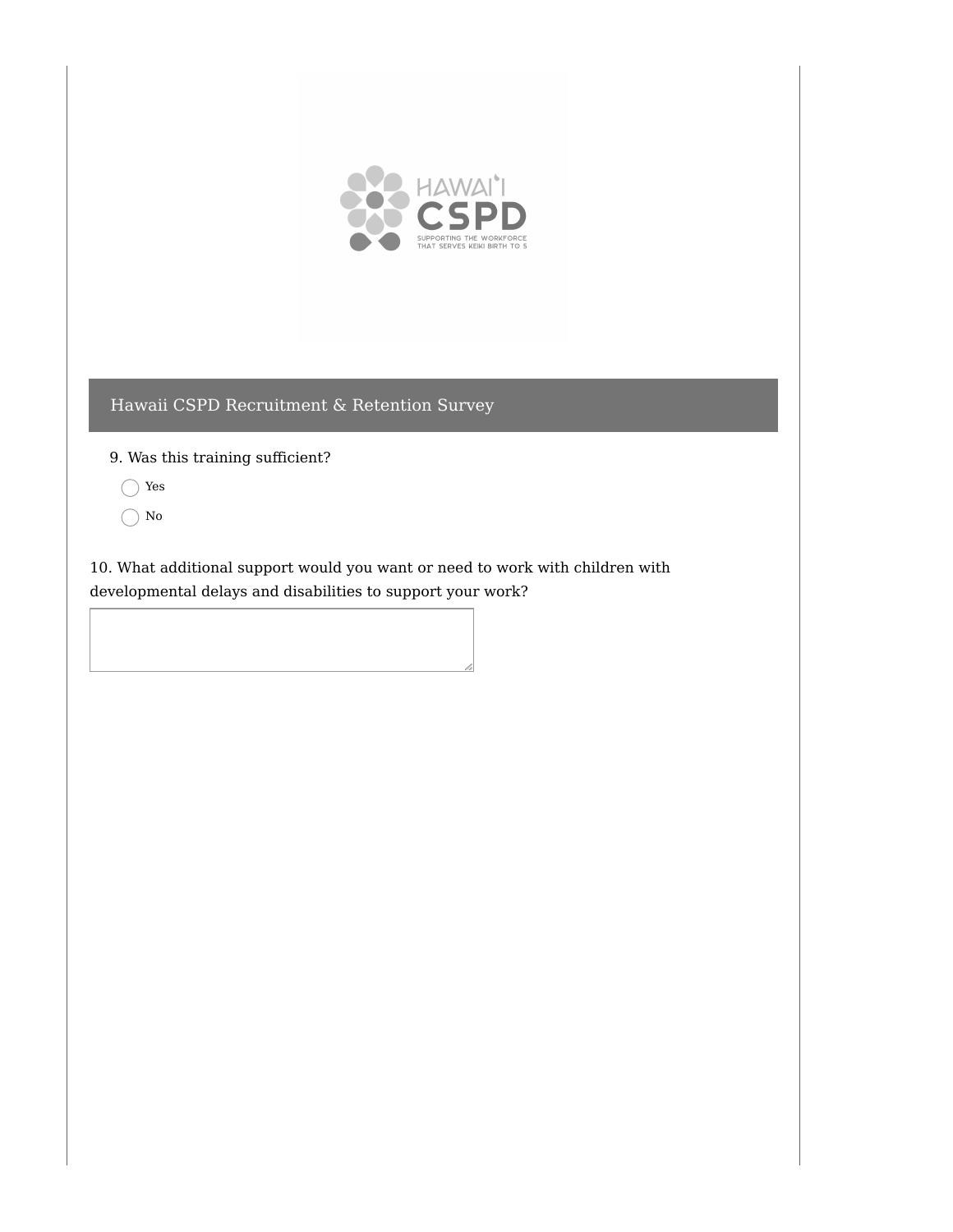

- 11. How many years of professional experience do you have in the EC/EI/ECSE field?
	- Less than 1 year
	- $\bigcap$  1 -5 years
	- $\bigcirc$  6 -10 years
	- $\bigcirc$  11-15 years
	- $\bigcirc$  16-20 years
	- $\bigcap$  More than 20 years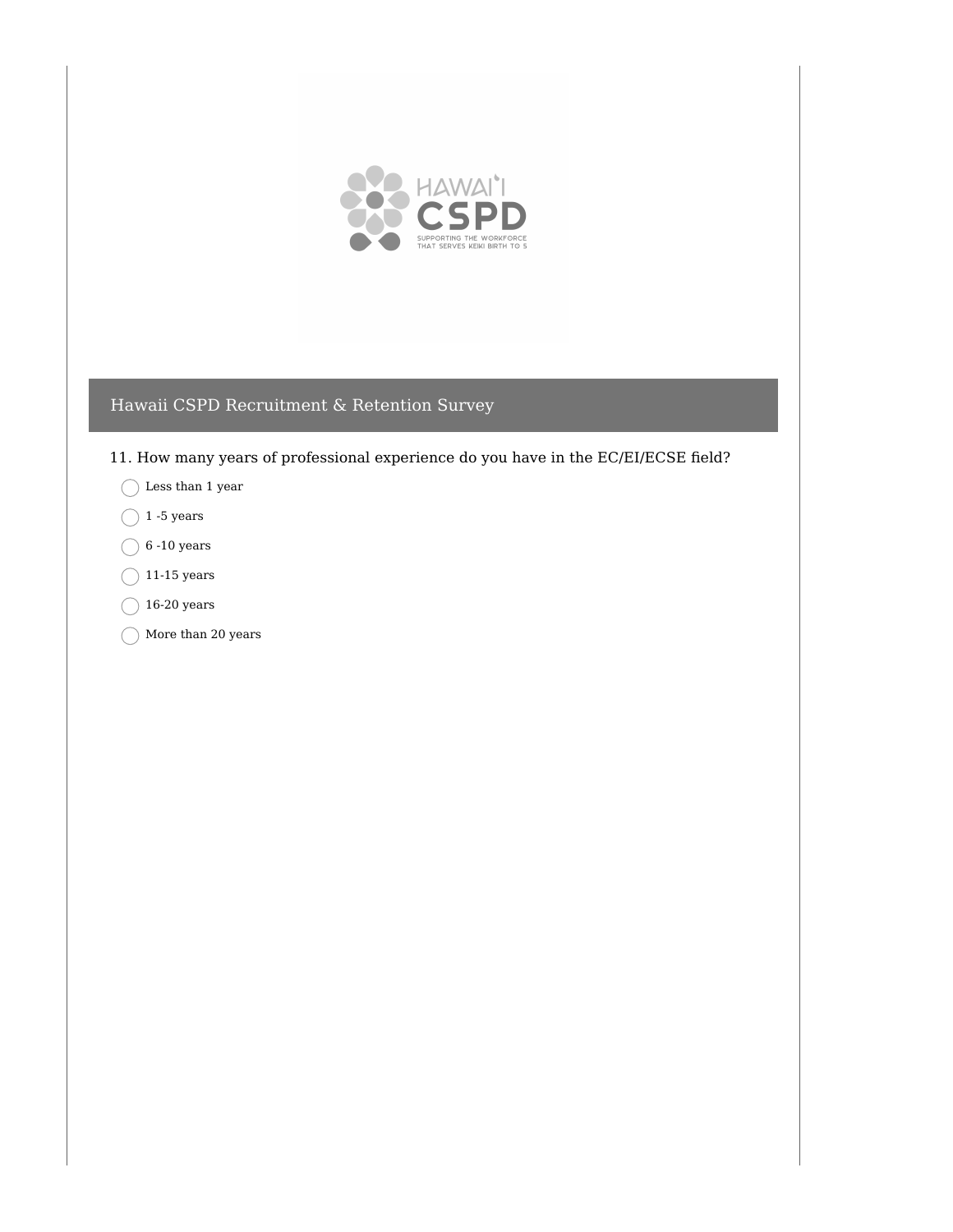

- 12. How long have you been in your current position?
	- $\bigcirc$  Less than 1 year
	- $\bigcap$  1 -5 years
	- $\bigcirc$  6 -10 years
	- $\bigcap$  11-15 years
	- $\bigcirc$  16-20 years
	- $\bigcap$  More than 20 years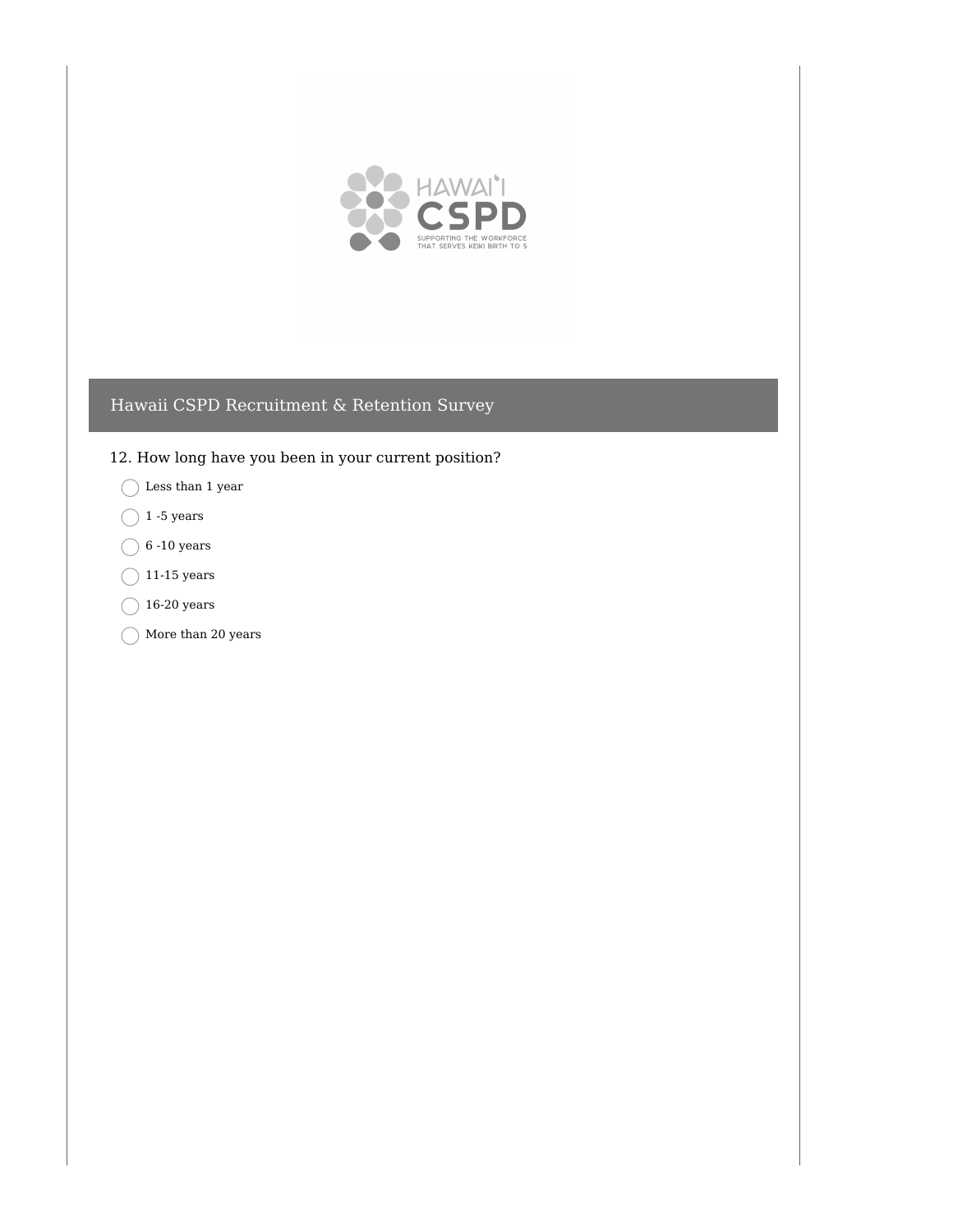

### 13. When **choosing a job**, how important are the following factors?

|                                                                    | Not Important | Somewhat Important | Important | Very Important |
|--------------------------------------------------------------------|---------------|--------------------|-----------|----------------|
| Agency<br>mission/philosophy                                       |               |                    |           |                |
| Work schedule                                                      |               |                    |           |                |
| Compensation                                                       |               |                    |           |                |
| Positive work<br>culture/environment                               |               |                    |           |                |
| Work location                                                      |               |                    |           |                |
| Job security                                                       |               |                    |           |                |
| Benefits package                                                   |               |                    |           |                |
| Opportunity for<br>growth/advancement                              |               |                    |           |                |
| Workplace amenities<br>(staff lounge,<br>adequate parking<br>etc.) |               |                    |           |                |

Please list any other factors you would consider to be "very important" when choosing a job.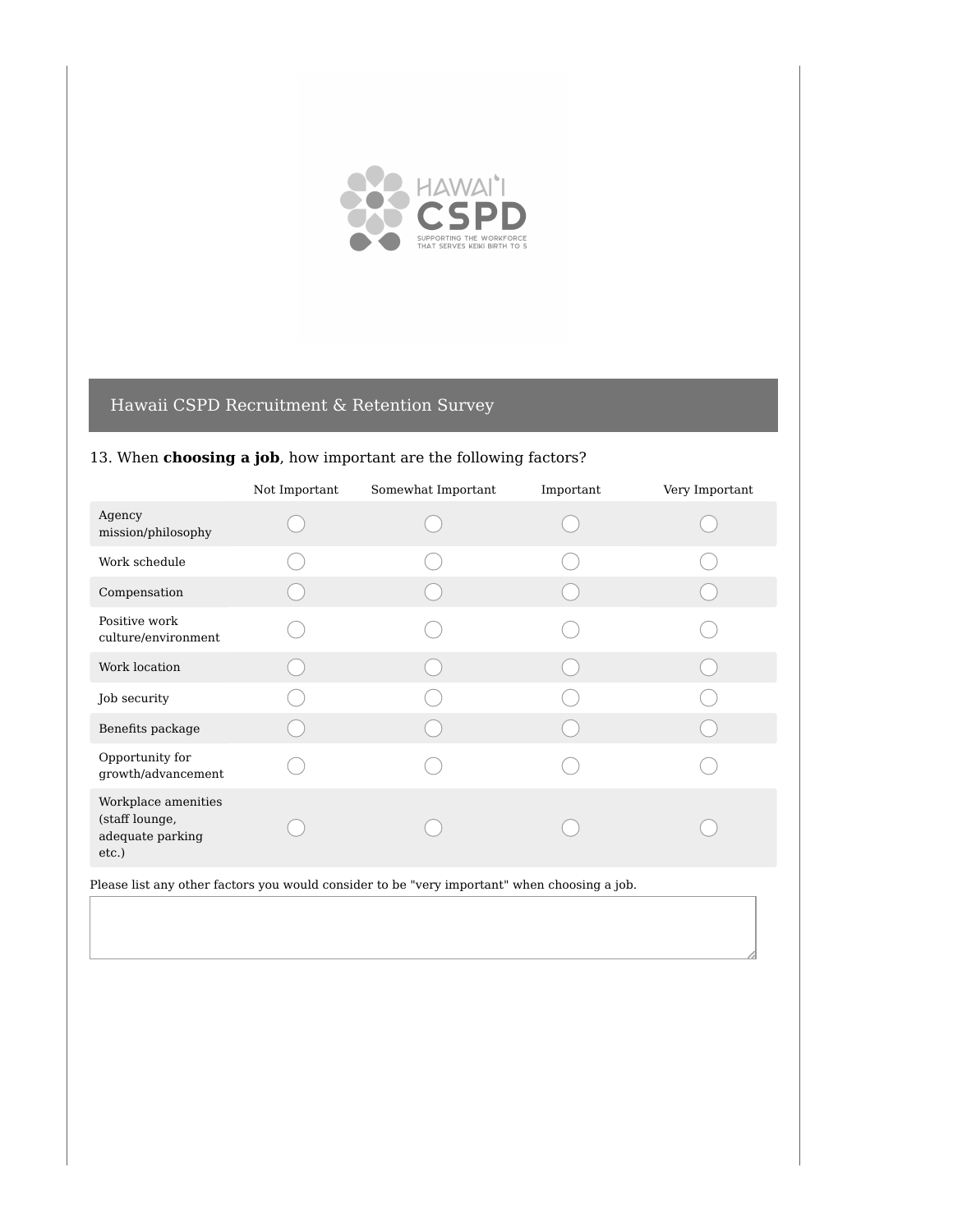

14. How do you go about looking for a job? (Select all that apply)

online job posting sites

social media

bulletin boards

word of mouth

Other (please specify)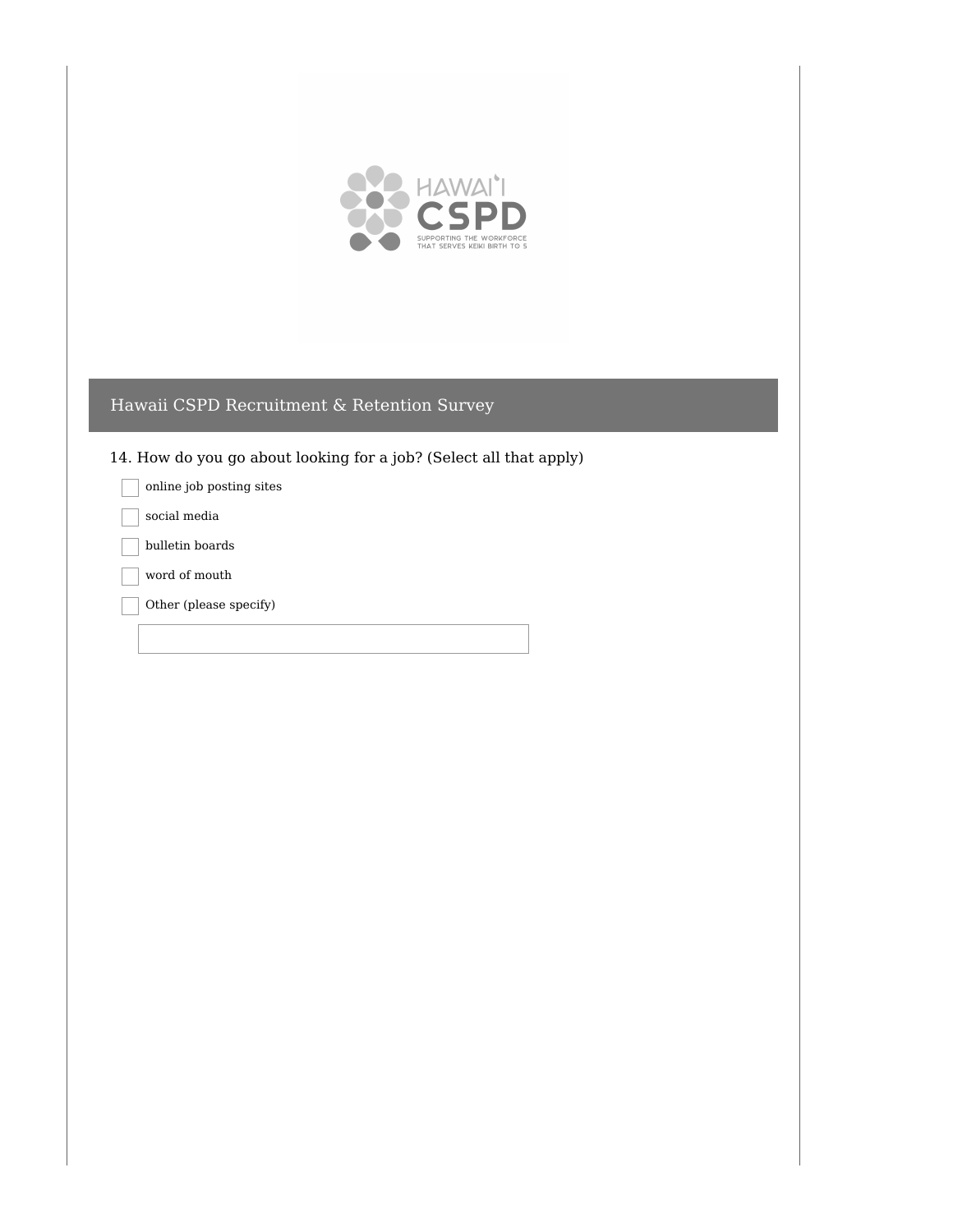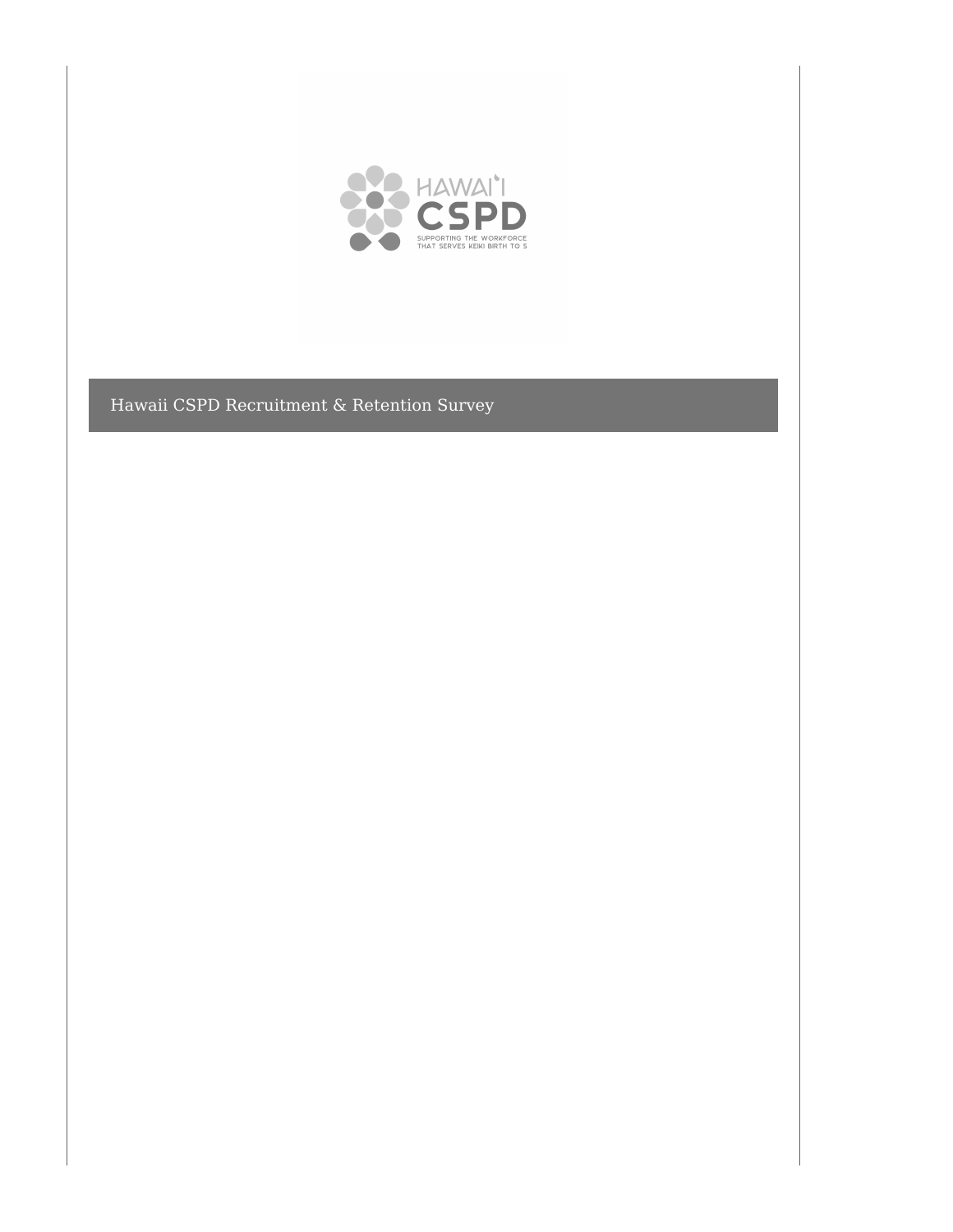# 15. How would you rate the importance of the following factors for you to **stay in your job?**

|                                                                                                                                                                                                          | Not Important | Somewhat Important | Important | Very Important |
|----------------------------------------------------------------------------------------------------------------------------------------------------------------------------------------------------------|---------------|--------------------|-----------|----------------|
| Salary incentives<br>(annual increase)                                                                                                                                                                   |               |                    |           |                |
| Benefits (health plan,<br>retirement, vacation<br>etc.)                                                                                                                                                  |               |                    |           |                |
| Professional<br>development<br>(professional license<br>fee support, tuition<br>reimbursement,<br>training that I need to<br>do my job well,<br>opportunities to learn<br>and grow)                      |               |                    |           |                |
| Opportunities for<br>advancement                                                                                                                                                                         |               |                    |           |                |
| Management and<br>communication (able to<br>share my concerns<br>and/or opinions openly)                                                                                                                 |               |                    |           |                |
| Positive work<br>environment                                                                                                                                                                             |               |                    |           |                |
| Staff/colleague<br>camaraderie                                                                                                                                                                           |               |                    |           |                |
| Ability to make a<br>difference<br>(contributions are<br>valued, management<br>involves me in<br>decisions that affect<br>my work and/or in the<br>agency's continuous<br>quality improvement<br>effort) |               |                    |           |                |
| Work/life balance                                                                                                                                                                                        |               |                    |           |                |
| Access to<br>tools/resources needed<br>to do my job well                                                                                                                                                 |               |                    |           |                |
| Agency leadership                                                                                                                                                                                        |               |                    |           |                |
| Agency<br>philosophy/values/goals                                                                                                                                                                        |               |                    |           |                |
| Please list any other factors you would consider to be "very important" for staying in a job.                                                                                                            |               |                    |           |                |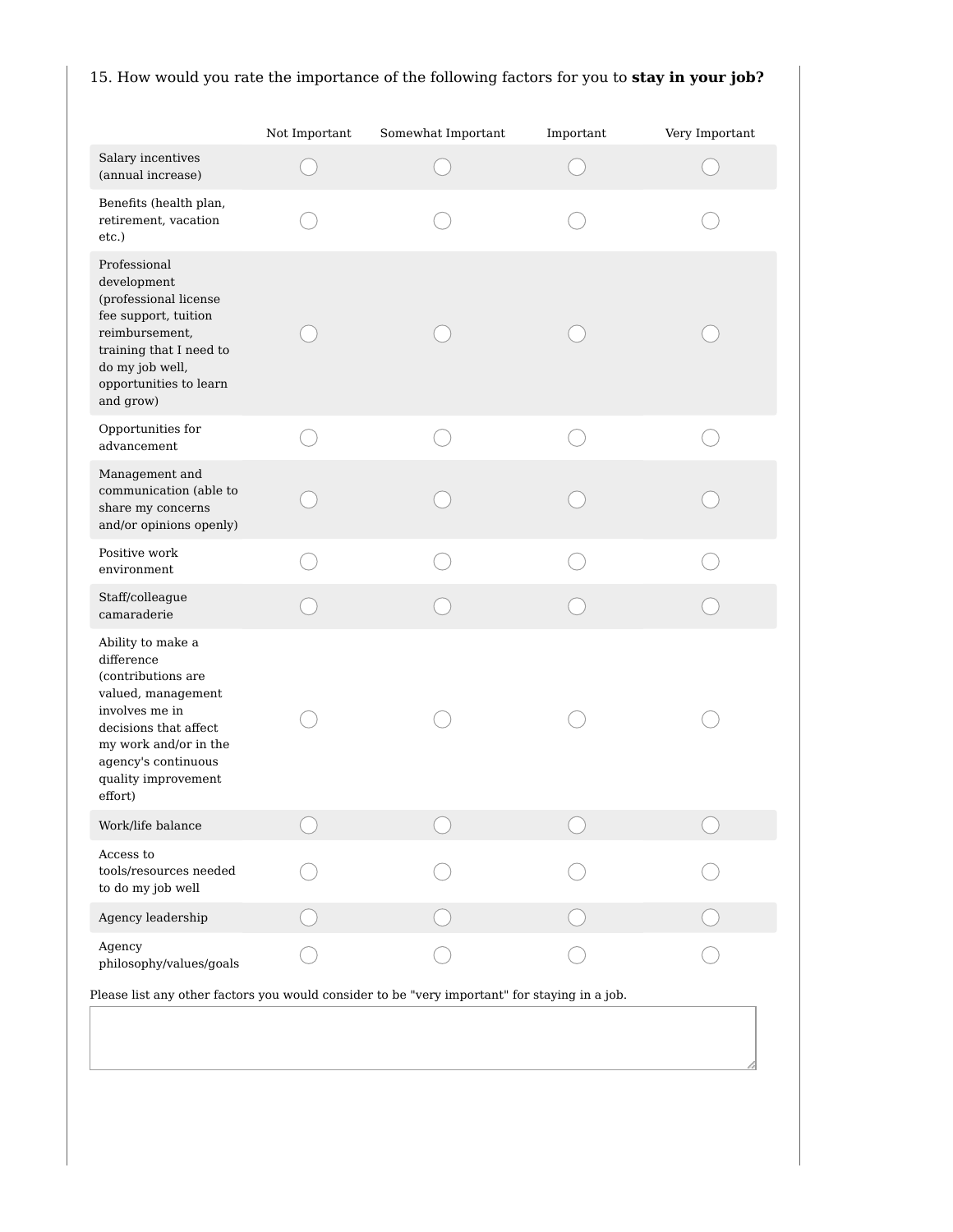16. Has the pandemic affected your decision to either stay in your job or look for something different? If so, how?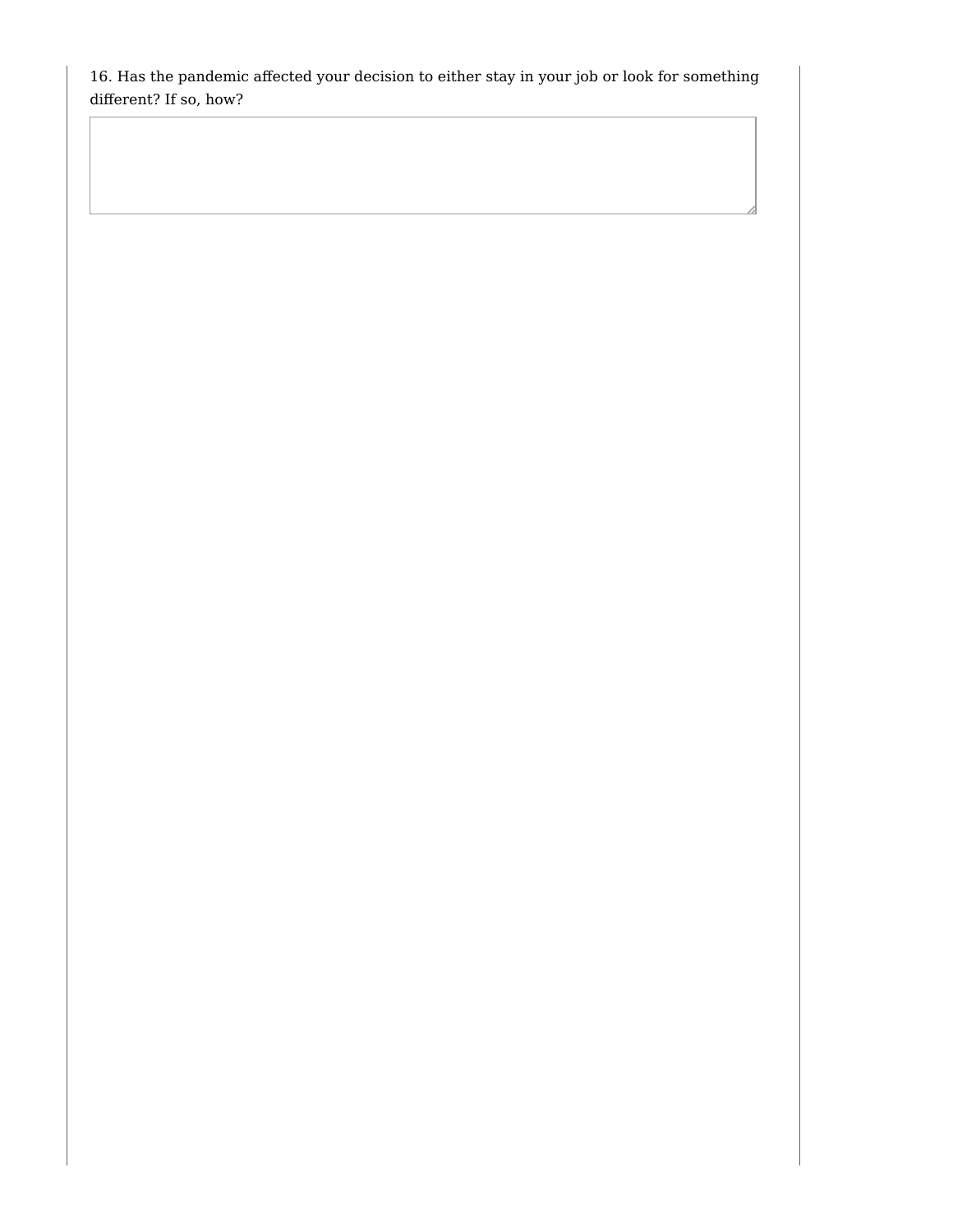

17. In your current role, are you responsible for the administrative supervision of staff?

Yes

 $\bigcap$  No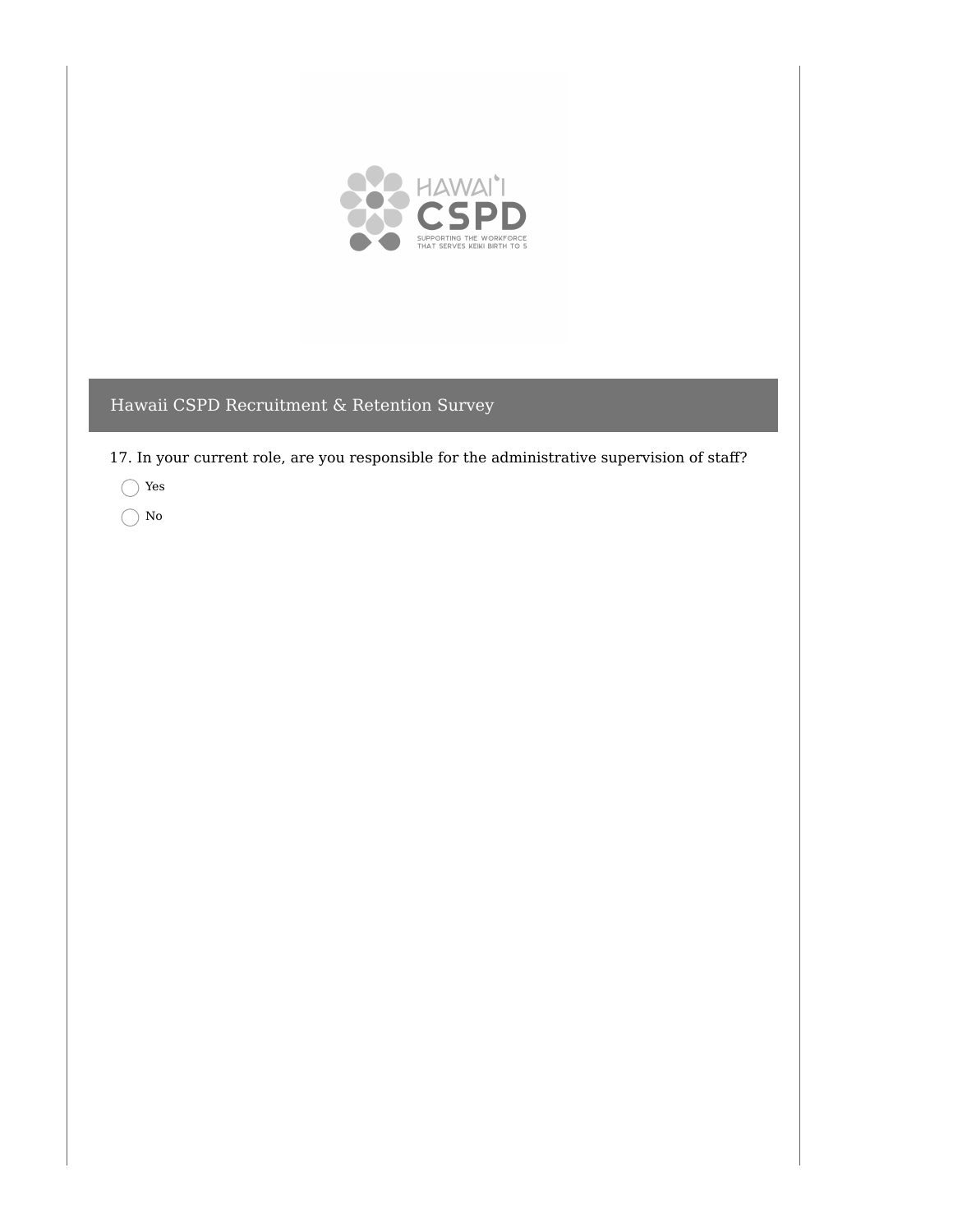

### 18. What are the challenges you face in retaining qualified staff? (Select all that apply)

| Health reasons                                                          | Limited benefits package |
|-------------------------------------------------------------------------|--------------------------|
| Family reasons                                                          | Limited career growth    |
| Relocation                                                              | Geography too far        |
| Agency policies and procedures                                          | Workload too heavy       |
| Lack of competitive salaries                                            | COVID-19 pandemic        |
| Please list any other challenges you face in retaining qualified staff. |                          |

19. What strategies have you used to address the challenges in the previous question? Please comment on the success of the strategies that were used.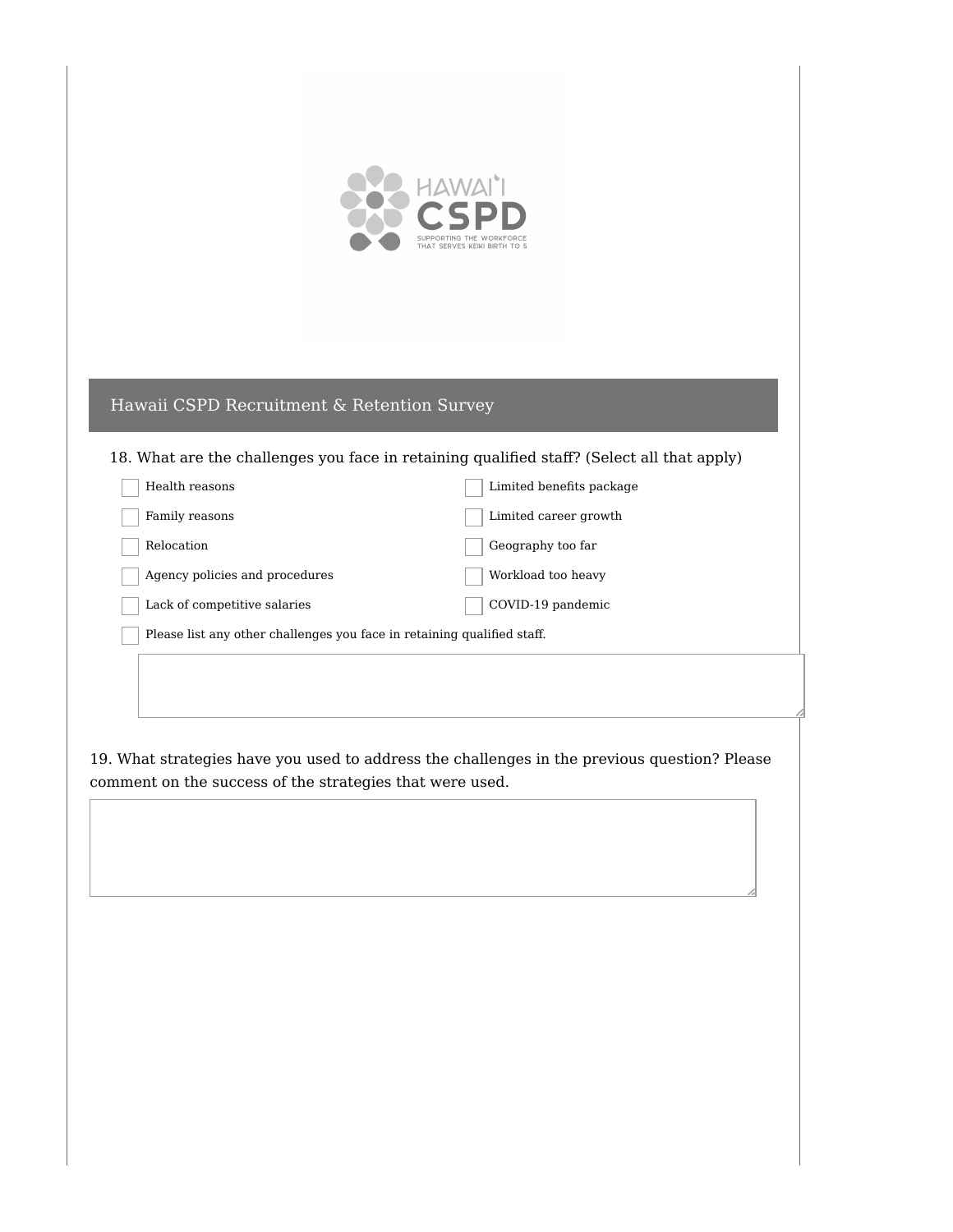

20. In your current role, are you responsible for hiring staff?

Yes

 $\bigcirc$  No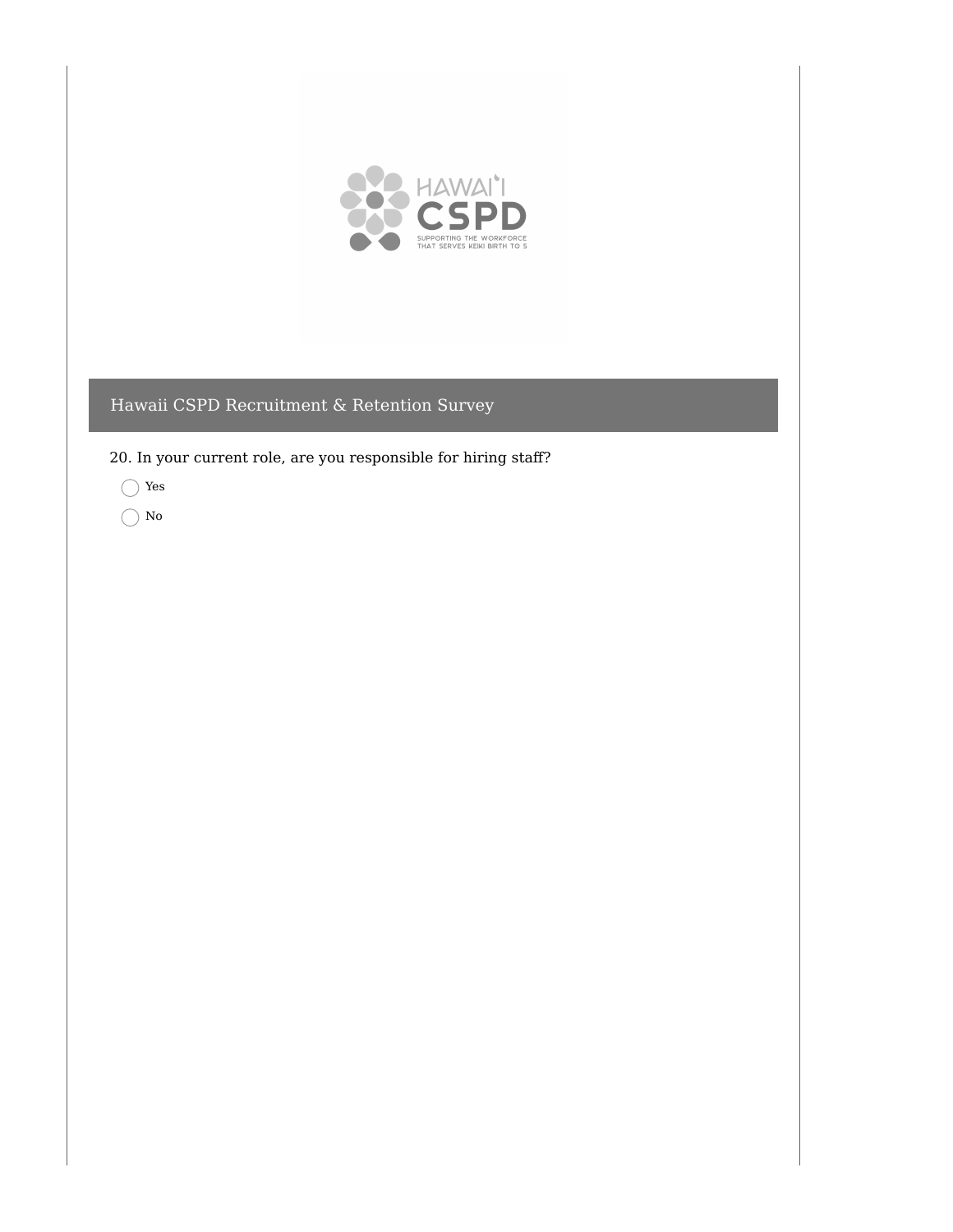

### 21. What are the challenges you face in recruiting qualified staff? (Select all that apply)

| Competitive salaries                                                     | Workload perceived as too heavy        |  |
|--------------------------------------------------------------------------|----------------------------------------|--|
| Limited benefits package                                                 | Program instability                    |  |
| Lack of qualified staff in the state                                     | Financial instability                  |  |
| Lengthy recruitment process                                              | Limited opportunities for professional |  |
| Lengthy hiring process                                                   | development                            |  |
| Geographic distance between workplace and                                | Work environment                       |  |
| residence                                                                | COVID-19 pandemic                      |  |
| Geographic area served                                                   |                                        |  |
| Please list any other challenges you face in recruiting qualified staff. |                                        |  |
|                                                                          |                                        |  |
|                                                                          |                                        |  |
|                                                                          |                                        |  |

22. What strategies have you used to address the challenges in the previous question? Please comment on the success of these strategies.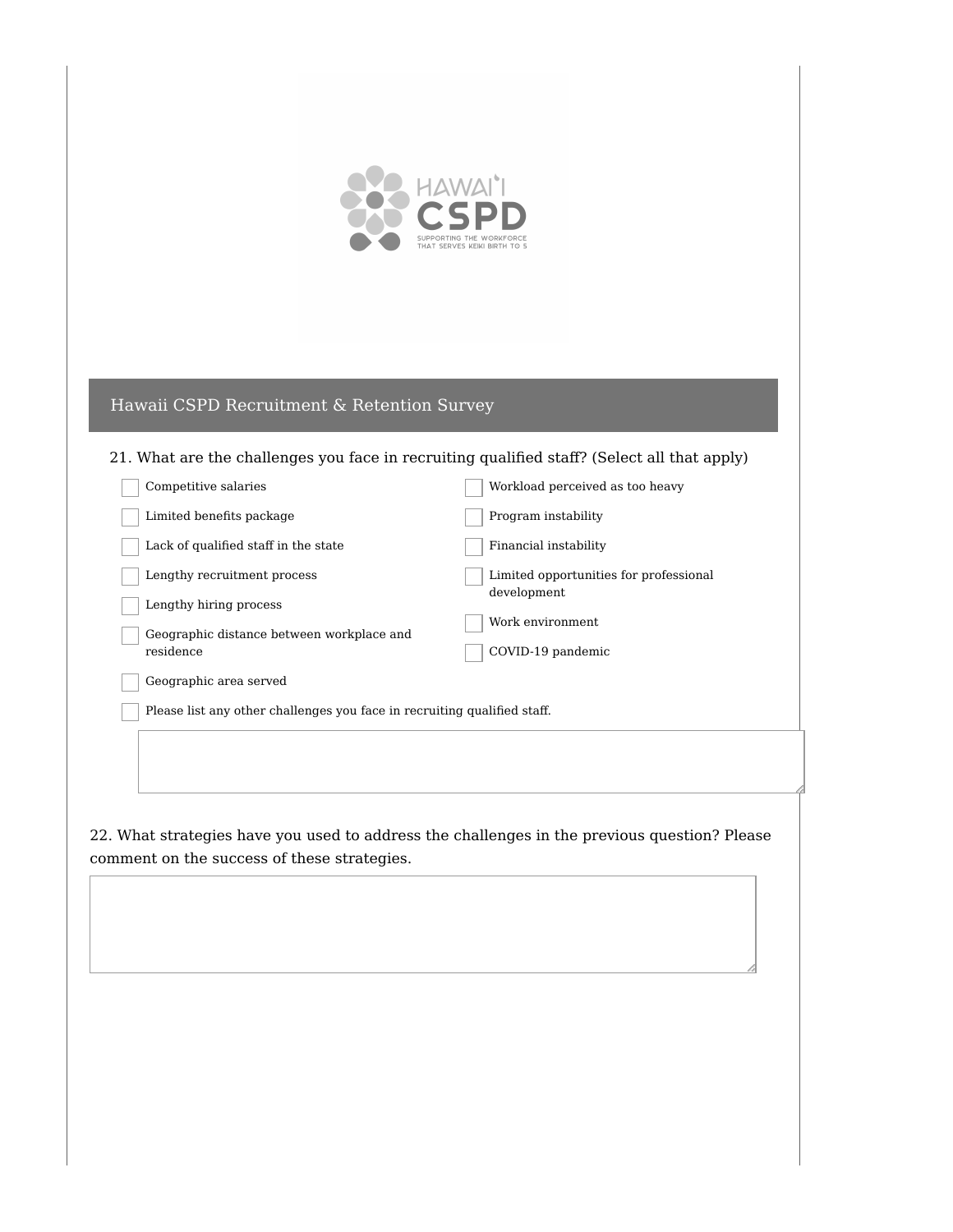

23. How many position openings do you have currently?

- Zero
- $\bigcirc$  1-5
- $\bigcirc$  6-10
- $\bigcirc$  11-20
- $\bigcirc$  More than 20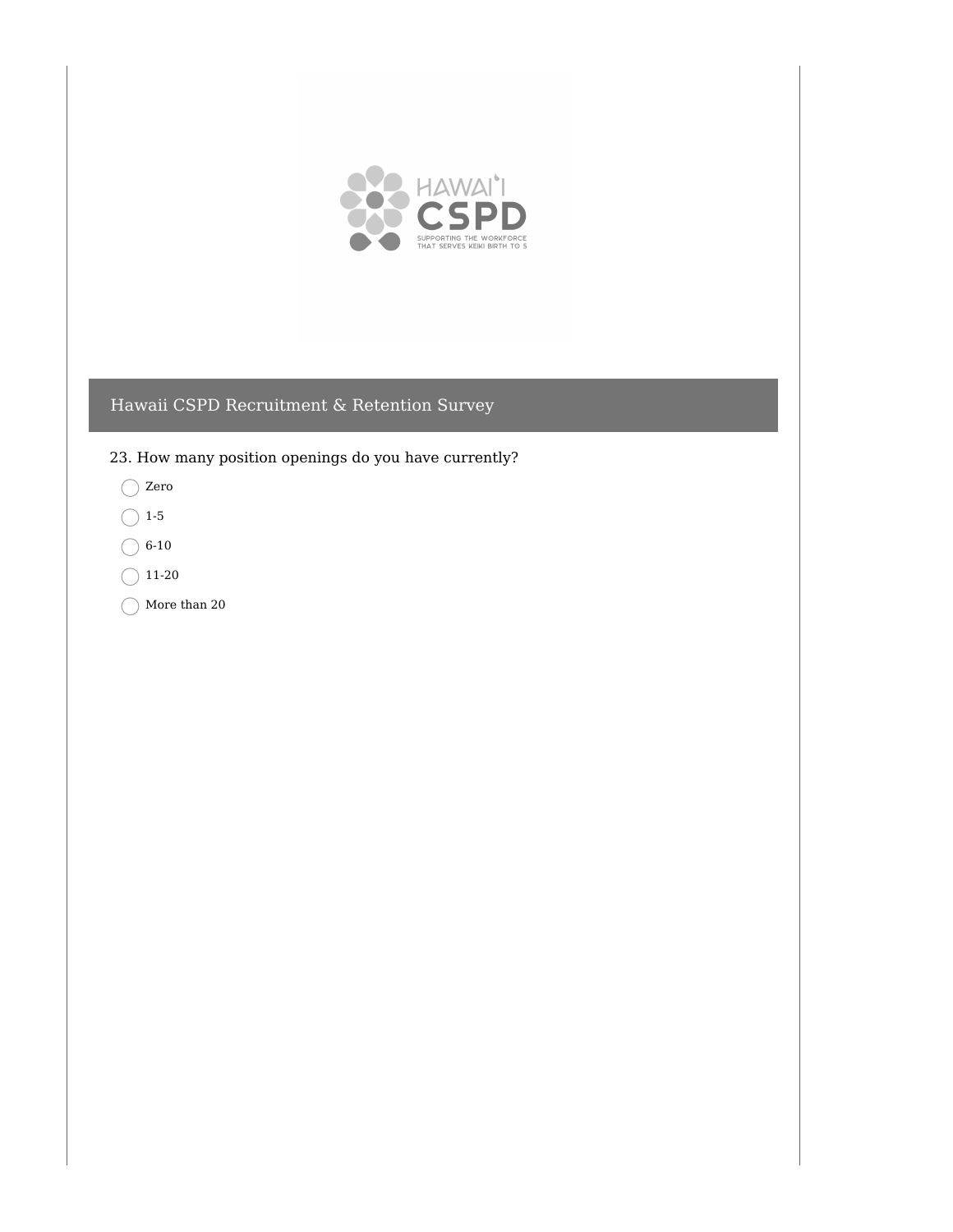

24. What types of positions (if any), have you had to frequently fill with candidates who do not fully meet position requirements because of a shortage in qualified candidates for the position?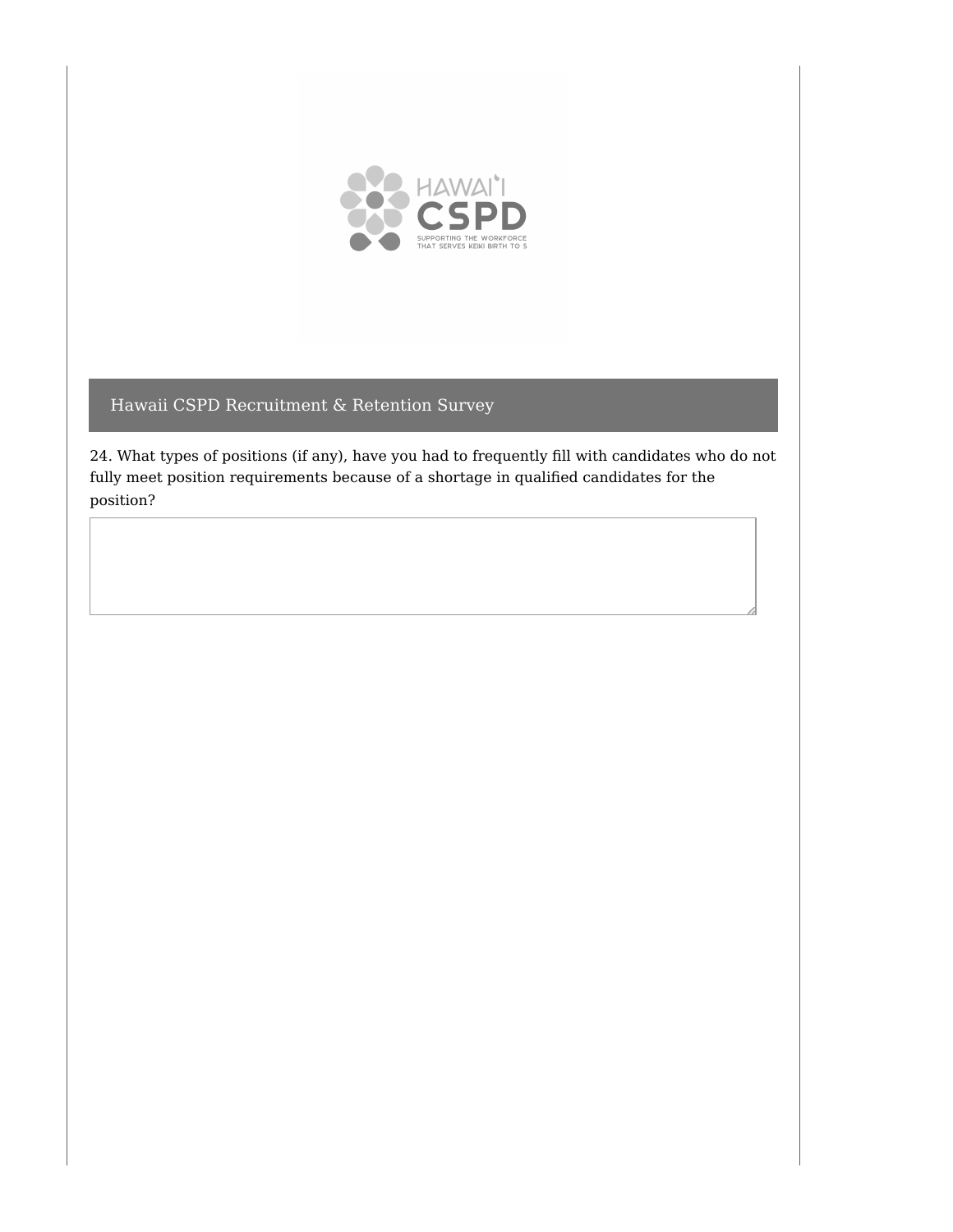

25. Please list which positions have the highest turnover rate.

26. Please list which positions are most difficult to fill.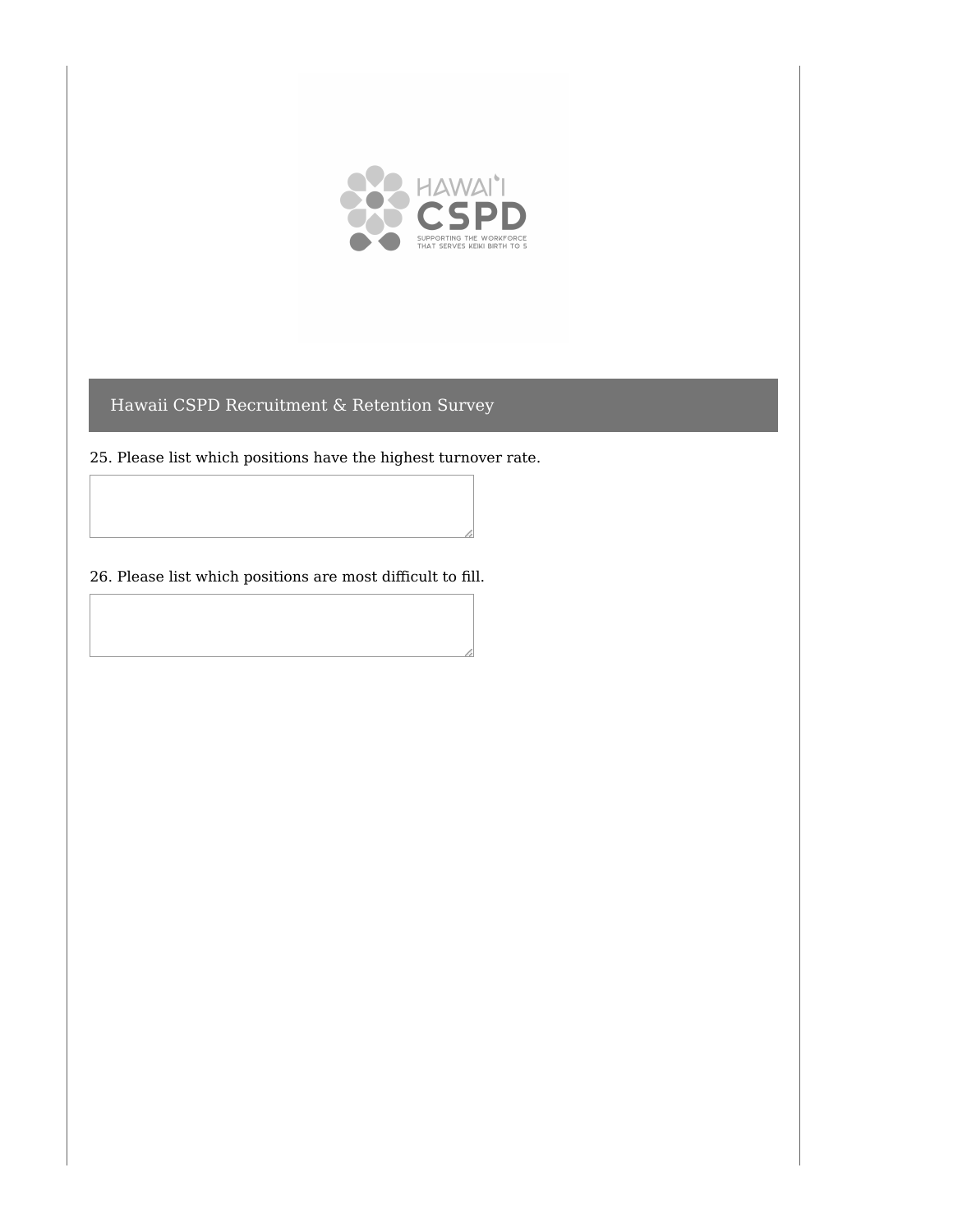

27. Does your agency conduct exit interviews?

- Yes
- $\bigcap$  No

If "Yes", how do you use the information from these interviews to inform your recruitment or retention strategies?